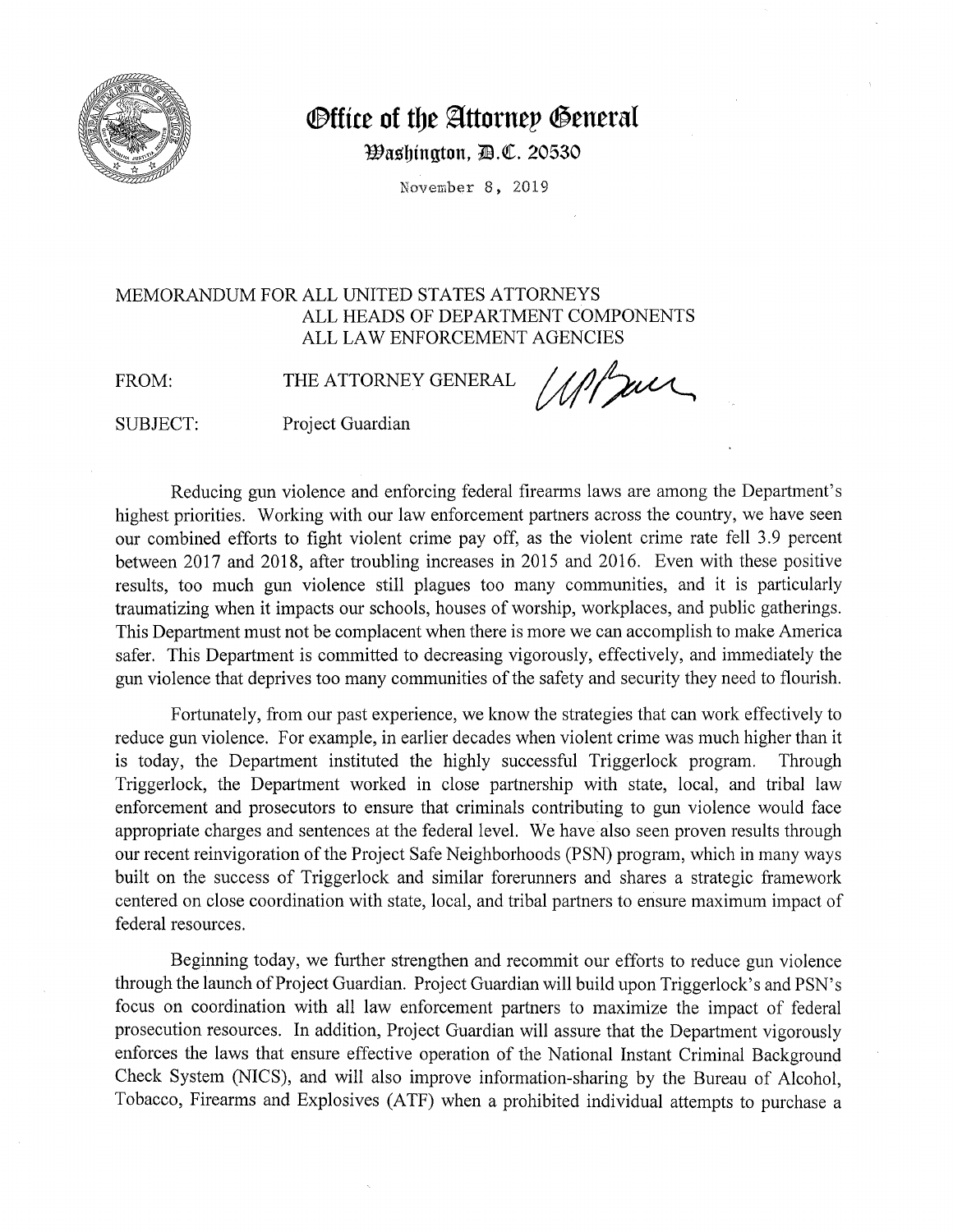firearm and is denied by the NICS, to include taking appropriate actions when a prospective purchaser is denied by the NICS for mental health reasons. Finally, Project Guardian will create greater coordination under, and use of, ATF Crime Gun Intelligence Centers (CGICs), which employ modern technology and intelligence-gathering methods to assist law enforcement in investigating and preventing gun crimes.

Project Guardian is complementary to PSN and other current Department efforts to combat violent crime. Project Guardian is designed to ensure that each United States Attorney's Office (USAO) develops and maintains a robust and effective gun crime prosecution strategy, in conjunction with ongoing PSN efforts to reduce violent crime. Project Guardian will accomplish this goal through enhanced and strategic investigation and prosecution of individuals and organizations involved in the illegal acquisition or attempted acquisition, possession, use, and, trafficking of firearms.

Project Guardian is based on five principles:

- **1. Coordinated prosecution.** Federal prosecutors and law enforcement will coordinate with state, local, and tribal law enforcement and prosecutors to consider potential federal prosecution for new cases involving a defendant who: (a) was arrested in possession of a firearm; (b) is believed to have used a firearm in committing a crime of violence or drug trafficking crime prosecutable in federal court; or (c) is suspected of actively committing violent crime(s) in the community on behalf of a criminal organization. United States Attorneys will be able to utilize any coordination mechanism that effectively works in their particular jurisdiction taking into consideration the specific violent crime problems in their districts, as well as law enforcement and prosecutorial resources. Moreover, for any new case in these categories that state, local, or tribal law enforcement identify for coordination, to the extent practical and if not already done, law enforcement should conduct appropriate background checks to determine any history of felony convictions, any applicable state or federal fugitive warrants, and any applicable federal prohibitions on firearms possession. United States Attorneys will also develop criteria and, if appropriate, provide training or outreach for facilitating such referrals and for making charging decisions for federal prosecution based on the particular needs and circumstances of the jurisdiction.
- **2. Enforcement of federal firearms laws and background checks.** United States Attorneys, in consultation with the ATF Special Agent in Charge (SAC) in their district, will create new, or review existing, guidelines for intake and prosecution of federal cases involving false statements made during the acquisition or attempted acquisition of firearms from Federal Firearms Licensees. For all cases involving false statements on ATF Form 4473 (including lie-and-try, lie-and-buy, and straw purchasers), unlicensed firearms dealers, and other individuals involved in the illegal trafficking of firearms, the guidelines must place particular emphasis on: (a) violent persons, such as individuals convicted of violent felonies or misdemeanor crimes of domestic violence, individuals subject to protective orders, and individuals who are fugitives where the underlying offense is a felony or misdemeanor crime of domestic violence; (b) individuals suspected of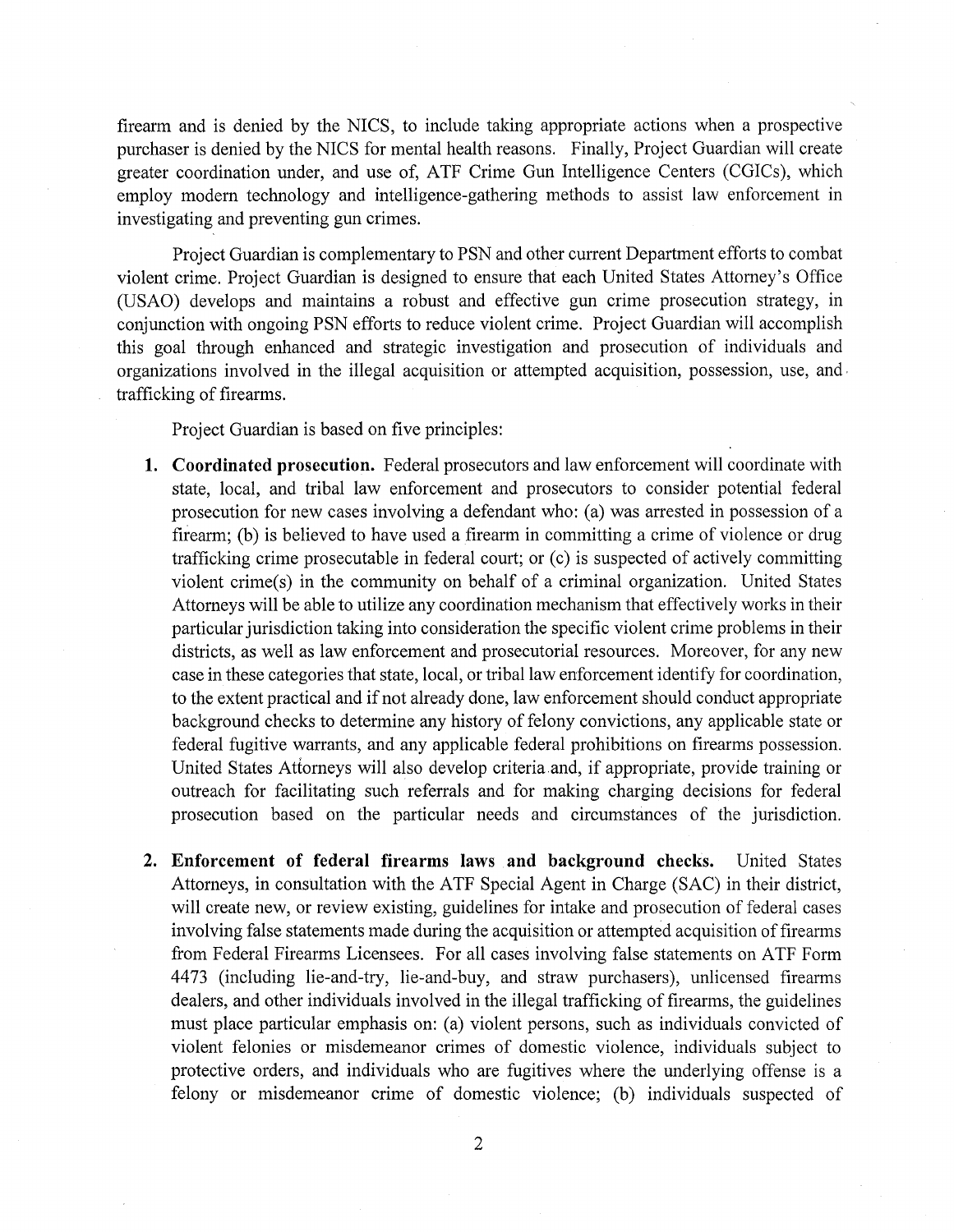involvement in criminal organizations or of providing firearms to criminal organizations; and (c) individuals involved in repeat denials. This prioritization is especially important for "lie and try" cases given the high volume of firearm purchase denials issued by the NICS each year.

- **3. Improved information sharing.** Sharing information regarding attempts by prohibited persons to purchase firearms with our local and state law enforcement partners enhances public safety. Consequently, on a regular basis, and as often as practicable given current technical limitations, ATF will provide to state law enforcement fusion centers a report listing individuals for whom NICS has issued denials, including the basis for the denial, so that our state and local law enforcement partners can take appropriate steps under their laws.
- **4. Coordinated response to mental health denials.** In addition, NICS denials based on mental health adjudications described by 18 U.S.C.  $\S$  922(g)(4) should command the Department's increased attention and scrutiny. Each United States Attorney should ensure that whenever there is federal case information regarding individuals who are prohibited from possessing a firearm under  $\S$  922(g)(4), such information continues to be entered timely and accurately into the USAOs' case-management system for prompt submission to NICS. The Executive Office for United States Attorneys will continue to facilitate the transmission of USAOs' case information to NICS and to share information regarding all NICS denials based on the USAOs' case information, including denials based on mental health prohibitions. ATF should engage in additional outreach to state and local law enforcement on how to use this denial information to better assure public safety. United States Attorneys should consult with relevant district stakeholders, including ATF and state or local law enforcement and mental health departments, to assess the feasibility of adopting disruption and early engagement programs to address mental-health-prohibited individuals who, attempt to acquire a firearm and to counter the threat of mass shootings. Finally, in any firearms case appropriate for prosecution, including any individual prohibited under  $\S 922(g)(4)$ , United States Attorneys should consider, when the record supports it, recommending court-ordered mental health treatment as part of any sentence issued.
- **5. Crime gun intelligence coordination.** Federal, state, local, and tribal prosecutors and law enforcement will work together to ensure effective use of ATF CGICs, and all related resources, to maximize the use of modern intelligence tools and technology, such as the National Integrated Ballistic Information Network (NIBIN) and Firearm Tracing, to investigate and prevent gun crime. These investigative tools can greatly enhance our speed and effectiveness in identifying trigger-pullers and finding their guns, but their usefulness depends in large part on having state, local, and tribal law enforcement partners share with ATF ballistic evidence and firearm recovery data, among other intelligence. Coordinating the collection and use of such information will allow prosecutors and law enforcement to maximize efforts against those who are most responsible for committing acts of violence